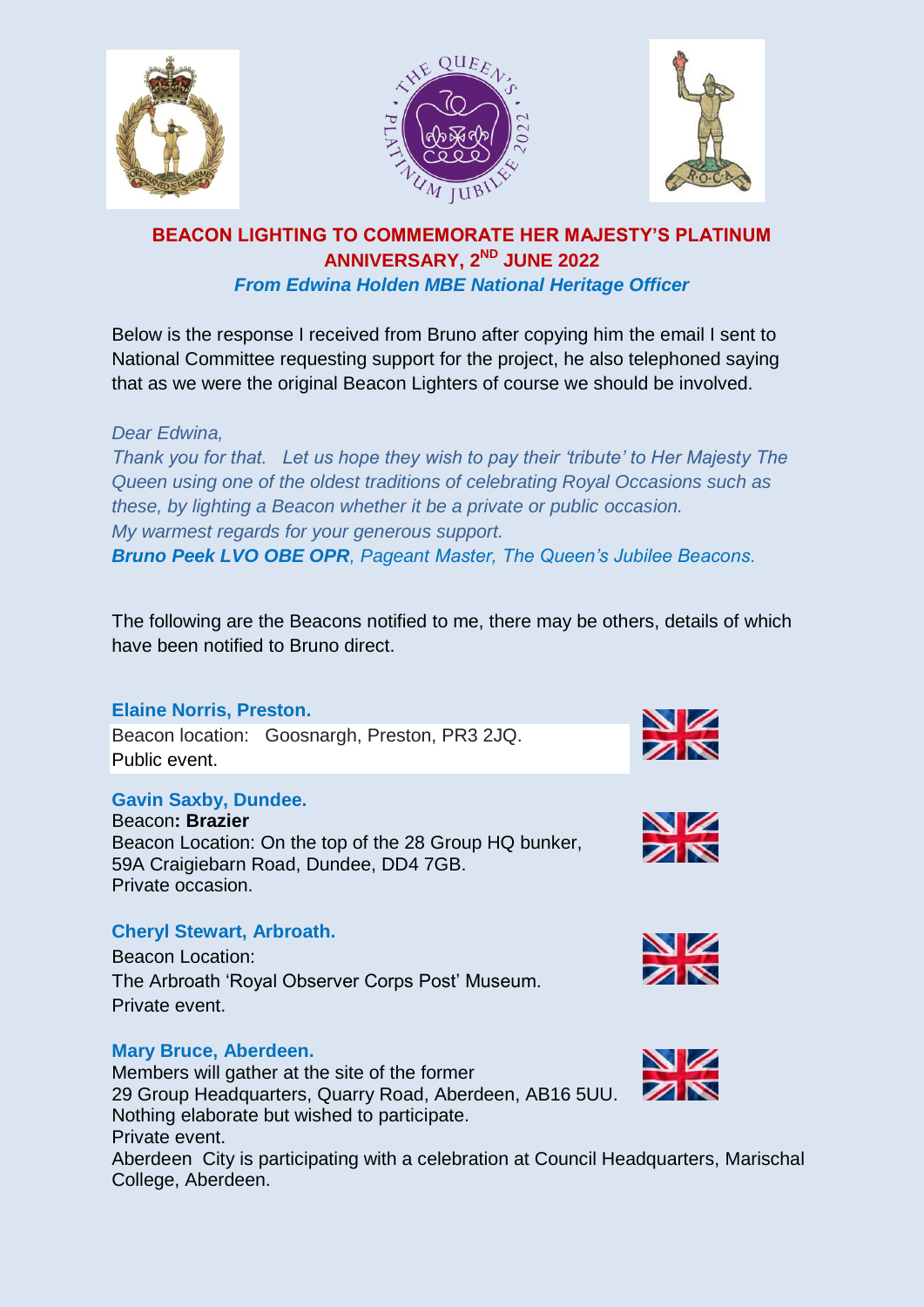# **Clare Forrester, Llandudno**

Beacon Location:- Just off North Wales Golf Course – Trinity Crescent. Private event.

Clare let us know that she intended to shine a high-powered torch into the air as a Beacon would not be allowed. I explained how appropriate this would be as when we were at Llandudno the First RAF Officer for Wales sent his assistant to find us remembering the ROC had tried so hard during WWII to shield Liverpool from the bombing.

## **John Kinder, Holbeach**

Beacon location: Hallgate and Spalding Road junction. Beacon lit by ex Chief Observer David Hagen, representing 15 Group Holbeach in association with Holbeach Parish Council and 2430 Holbeach Air Cadets, other branch members will be present. Public event.

# **Paddy Malone, Northern Ireland Nigel Crockard.**

Location:Lisburn. A bonfire in his garden at 9.45pm and raise Queen's Standards in both the front and back garden.

The following two Members will light torches while on holiday: Private event.

## **Valerie Miskimmon and Henry Miskimmon** in Crete.

Public. In precincts of Hotel. Powerful Torch will be shone at 9.45 pm. **Alan Lawley** in Torquay. Will shine a powerful Torch at precisely 9.45pm to celebrate H.M The Queen's Platinum Jubilee. Public in precincts of Hotel.

## **Tony Maasz, Winchester**

14 Group ROCA have been invited to attend a Beacon Lighting ceremony on Otterbourne Common, a few miles south of Winchester. I have been invited to light the Beacon. There will be a party of eight ROCA members with 14 Group Standard, carried by Brian Harries. Map reference of the Beacon site is SU455222. This is assumed to be a public event.

## **Edwina Holden, St Paul's Walden, Hertfordshire**

Beacon location: Dovehouse Close field, 1/2 mile north of Whitwell, near St Paul's Walden Bury SG4 8BP.

A piper will play the new tune Diu Regnare at 9.35pm, just before the Beacon is lit. I dedicate this to a Seaborne member who lived in the Parish and also Kimpton Post. Public event (on the Bowes Lyon Estate).

## **Stan Robinson, South Wales**

Location: Festival Fields, Llanelli, SA15 4DN followed by singing. Public event.

**Nick Garside, Rushton Spencer.** Private event.

## **Paul Thompson, Blyth Garrison**

Location: Shelter at Blyth Garrison, NE24 3PQ from 8.30pm. Public event.



VZ ZN